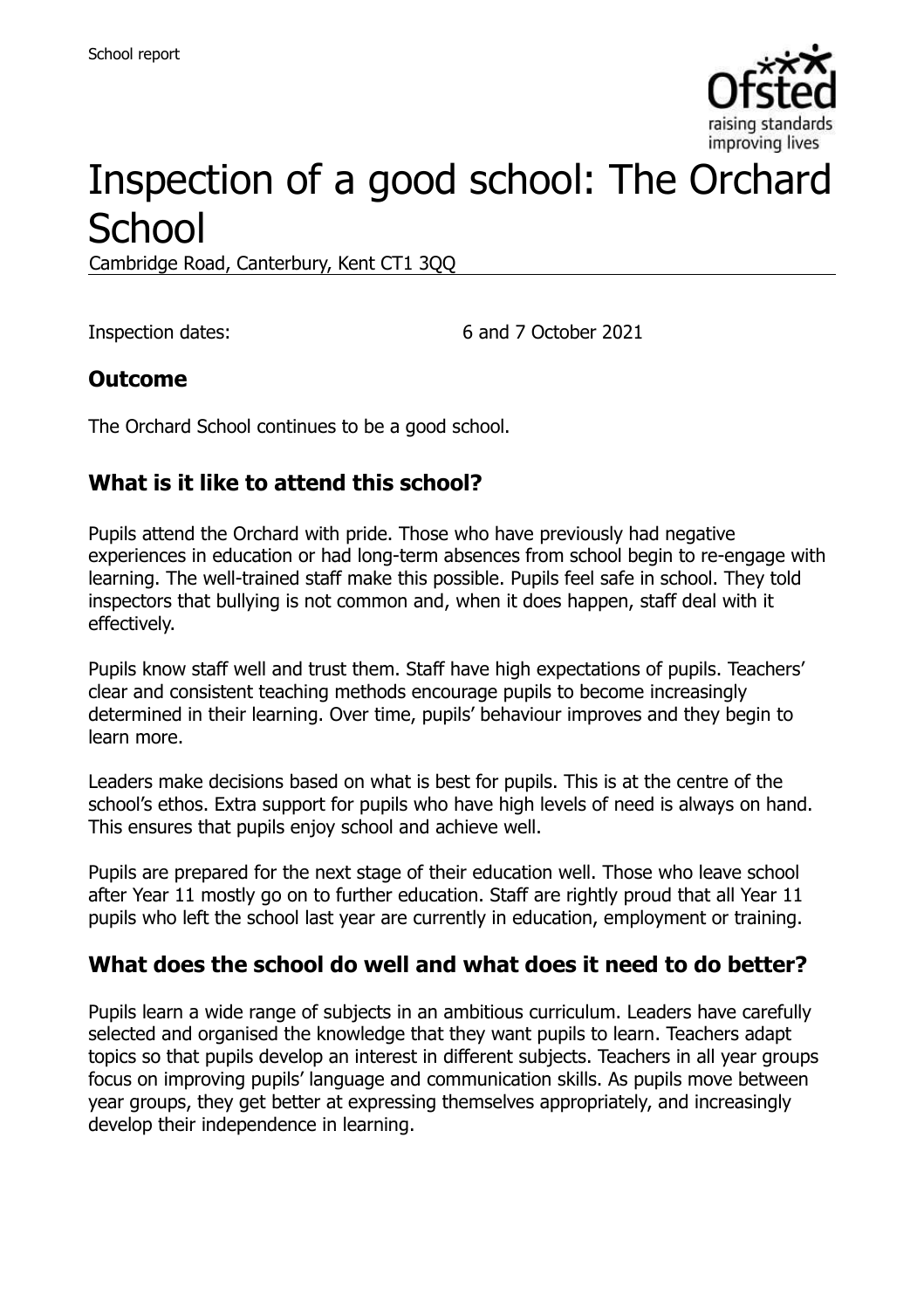

Pupils behave well in lessons. Those who struggle to follow teachers' instructions or find it hard to behave well are supported by staff to learn to make the right choices. When this is not the case, staff intervene quickly. During social times, pupils use the outdoor fitness equipment, play games or sit together in the dining hall. There is a high staff-to-pupil ratio in and out of lessons. This helps pupils feel safe.

Skilled staff provide carefully selected therapies for pupils with more complex needs. Pupils benefit from this extra support. For example, pupils visit the sensory room to reflect on their learning or have play therapy. Leaders know pupils very well and analyse which pupils are accessing therapies and extra support. However, leaders do not always evaluate which therapies help the most.

Reading is a priority in all year groups. In Year 3, pupils are taught phonics in a systematic way. Pupils' books match the sounds that they know. This helps pupils to build their confidence and fluency in reading. Teachers' enthusiasm about books helps pupils to really enjoy story time. Pupils who need extra help in their reading receive carefully targeted support. Some pupils are referred to the 'reading doctor' who helps pupils to catch up in phonics. Older pupils enjoy reading. They are encouraged by teachers to read a wide range of different types of fiction and non-fiction.

Pupils broaden their learning through a variety of activities during the school week. For example, pupils have 'community enrichment' days where they choose from activities such as fishing or forest exploring. Older pupils take part in community projects such as helping to plan the summer fete. Pupils develop their understanding of social issues by completing courses on conservation and bullying awareness. The school uses its links with other external agencies, such as a local youth organisation, to further enrich and broaden pupils' experiences.

A well-designed careers curriculum helps pupils learn about the opportunities available to them. Pupils hear from external speakers about possible careers. In Year 10, pupils complete an internal, supported work placement in school. This helps to introduce them to the world of work.

Staff say that leaders think about their workload and are considerate of their well-being. Staff enjoy working at the school and are extremely committed to caring for pupils.

## **Safeguarding**

The arrangements for safeguarding are effective.

Staff understand the importance of being able to identify when pupils may be at risk of harm. Leaders ensure that staff have up-to-date knowledge of safeguarding guidance and know how to report any safeguarding concerns they may have about pupils.

Leaders work well with other agencies to coordinate additional support for pupils who need it. Leaders maintain meticulous safeguarding records. They follow the government's guidance on supporting pupils at school with medical conditions.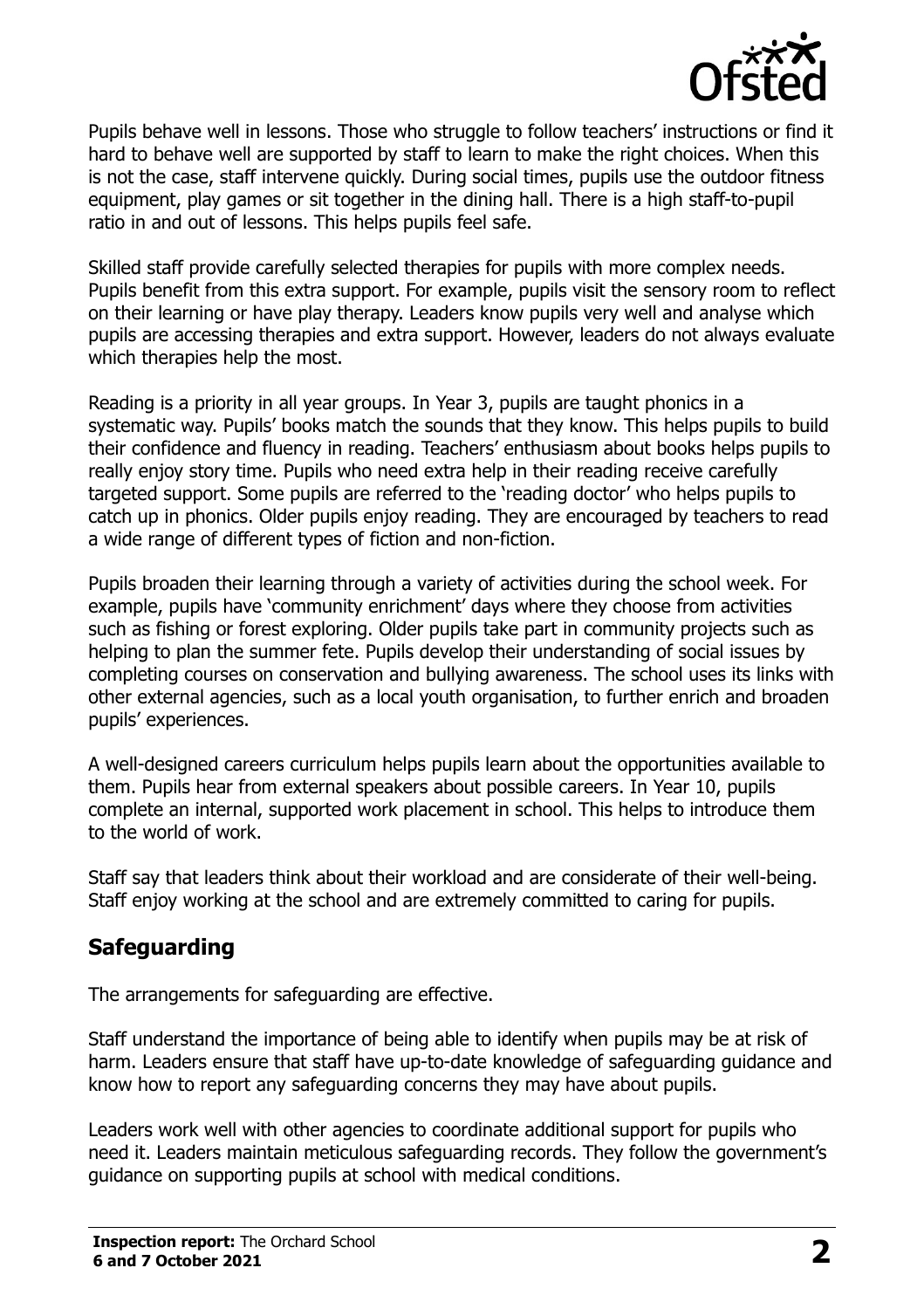

## **What does the school need to do to improve?**

## **(Information for the school and appropriate authority)**

**Pupils benefit from a wide range of interventions that help them to access the** curriculum and learn in the classroom. Leaders' evaluation of these interventions could be developed so that they gain a deeper understanding of which strategies have the greatest effect on pupils' learning. Leaders should sharpen their evaluation of the methods that support pupils' learning so that pupils achieve exceptionally well.

### **Background**

When we have judged a school to be good we will then normally go into the school about once every four years to confirm that the school remains good. This is called a section 8 inspection of a good or outstanding school, because it is carried out under section 8 of the Education Act 2005. We do not give graded judgements on a section 8 inspection. However, if we find some evidence that a good school could now be better than good, or that standards may be declining, then the next inspection will be a section 5 inspection. Usually this is within one to two years of the date of the section 8 inspection. If we have serious concerns about safeguarding, behaviour or the quality of education, we will deem the section 8 inspection as a section 5 inspection immediately.

This is the first section 8 inspection since we judged the school to be good in July 2016.

### **How can I feed back my views?**

You can use [Ofsted Parent View](https://parentview.ofsted.gov.uk/) to give Ofsted your opinion on your child's school, or to find out what other parents and carers think. We use information from Ofsted Parent View when deciding which schools to inspect, when to inspect them and as part of their inspection.

The Department for Education has further quidance on how to complain about a school.

If you are the school and you are not happy with the inspection or the report, you can [complain to Ofsted.](https://www.gov.uk/complain-ofsted-report)

### **Further information**

You can search for [published performance information](http://www.compare-school-performance.service.gov.uk/) about the school.

In the report, ['disadvantaged pupils'](http://www.gov.uk/guidance/pupil-premium-information-for-schools-and-alternative-provision-settings) refers to those pupils who attract government pupil premium funding: pupils claiming free school meals at any point in the last six years and pupils in care or who left care through adoption or another formal route.

## **School details**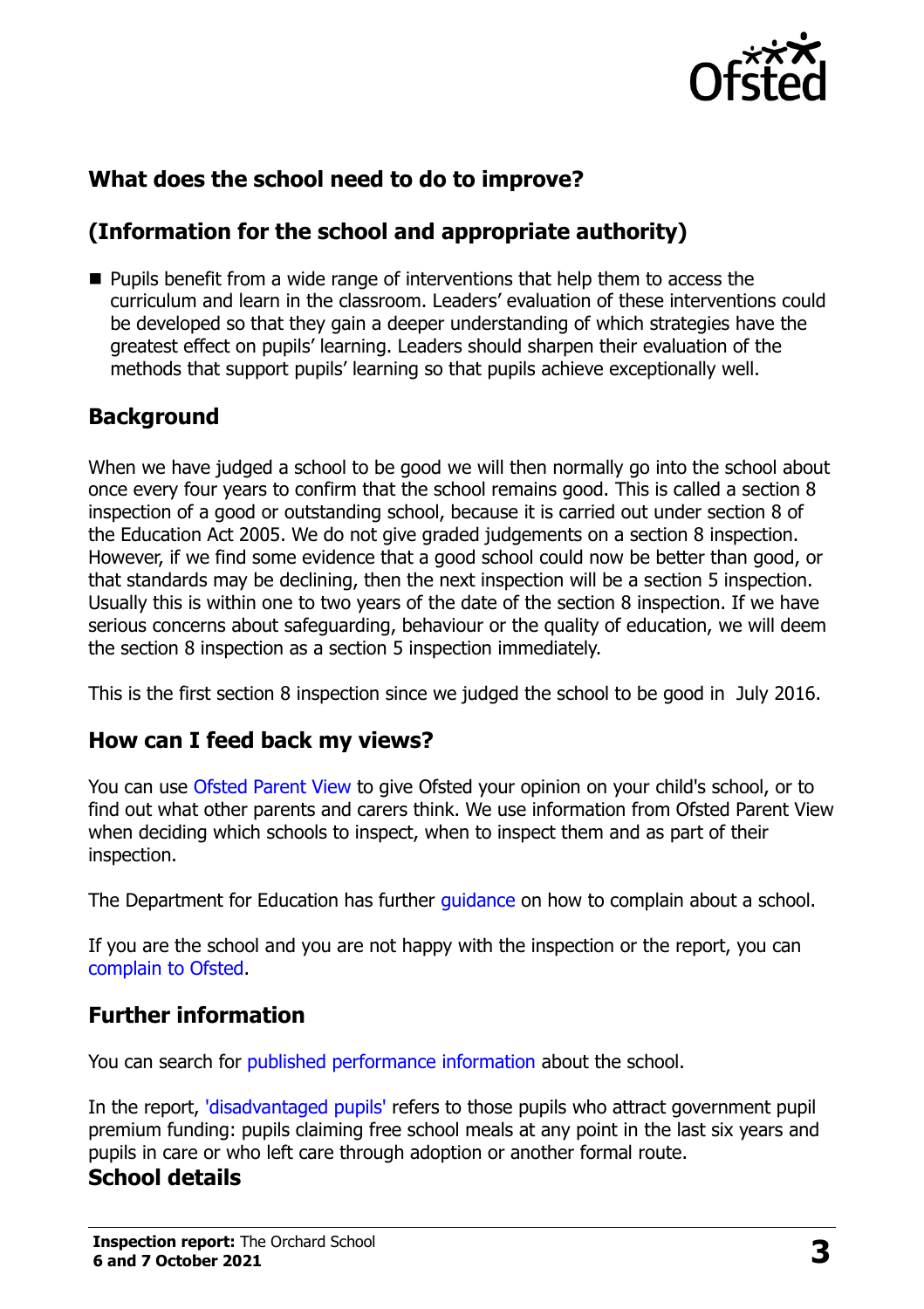

| Unique reference number             | 119058                                                                   |
|-------------------------------------|--------------------------------------------------------------------------|
| <b>Local authority</b>              | Kent                                                                     |
| <b>Inspection number</b>            | 10203126                                                                 |
| <b>Type of school</b>               | <b>Special</b>                                                           |
| <b>School category</b>              | Foundation special                                                       |
| Age range of pupils                 | 7 to 16                                                                  |
| <b>Gender of pupils</b>             | Mixed                                                                    |
| Number of pupils on the school roll | 107                                                                      |
| <b>Appropriate authority</b>        | The governing body                                                       |
| <b>Chair of governing body</b>      | Alan Norley                                                              |
| <b>Headteacher</b>                  | Annabel Lilley                                                           |
| Website                             | www.orchard-school.co.uk                                                 |
| Date of previous inspection         | 12 and 13 July 2016, under section 5 of the<br><b>Education Act 2005</b> |

### **Information about this school**

- All pupils have an education, health and care plan. The school caters for pupils with autistic spectrum disorder and social, emotional and mental health difficulties.
- The school does not currently use any alternative provision.

### **Information about this inspection**

- This was the first routine inspection the school received since the COVID-19 pandemic began. Inspectors discussed the impact of the pandemic with the school leaders, and have taken that into account in their evaluation.
- **Inspectors held meetings with the headteacher, senior leaders, subject leaders,** governors and a local authority representative.
- On the first day of the inspection, inspectors did deep dives in these subjects: early reading, mathematics, science, and personal, social and health education. This meant that in each subject, inspectors met with subject leaders, talked to pupils, visited lessons, spoke to teachers and looked at samples of pupils' work. Inspectors also looked at curriculum plans in other subjects.
- **Inspectors considered the views of staff from meetings with groups of staff and from** the 26 staff who responded to Ofsted's confidential questionnaire.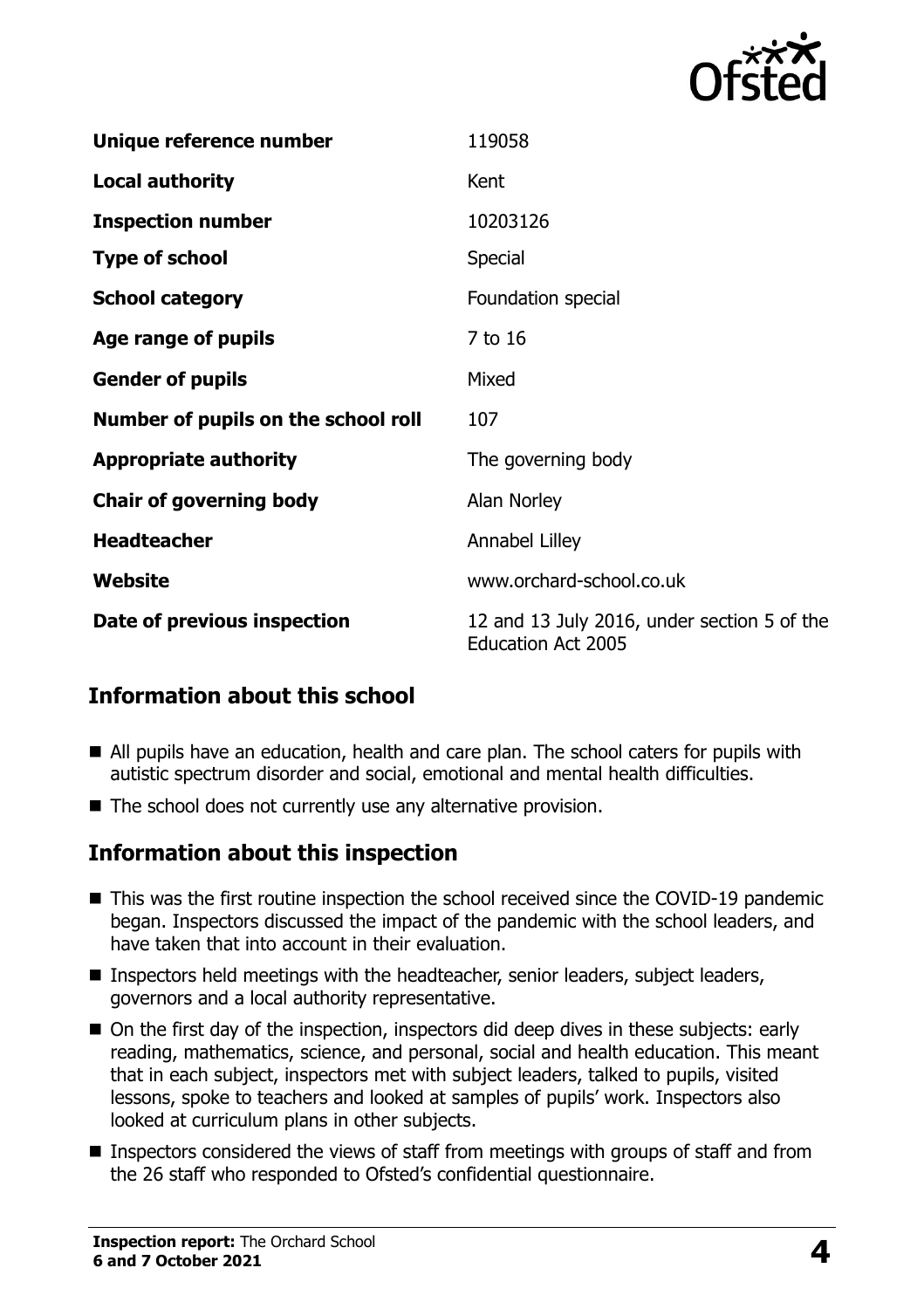

- **Inspectors reviewed safeguarding records, including the central record of recruitment** checks on staff.
- $\blacksquare$  Inspectors considered the views of 16 parents who responded to the confidential Ofsted parental questionnaire.
- Inspectors considered the views of 26 pupils who responded to Ofsted's confidential pupil questionnaire.

#### **Inspection team**

Harry Ingham, lead inspector Her Majesty's Inspector

Andrew Hogarth **Canadian Construction Construction** Ofsted Inspector